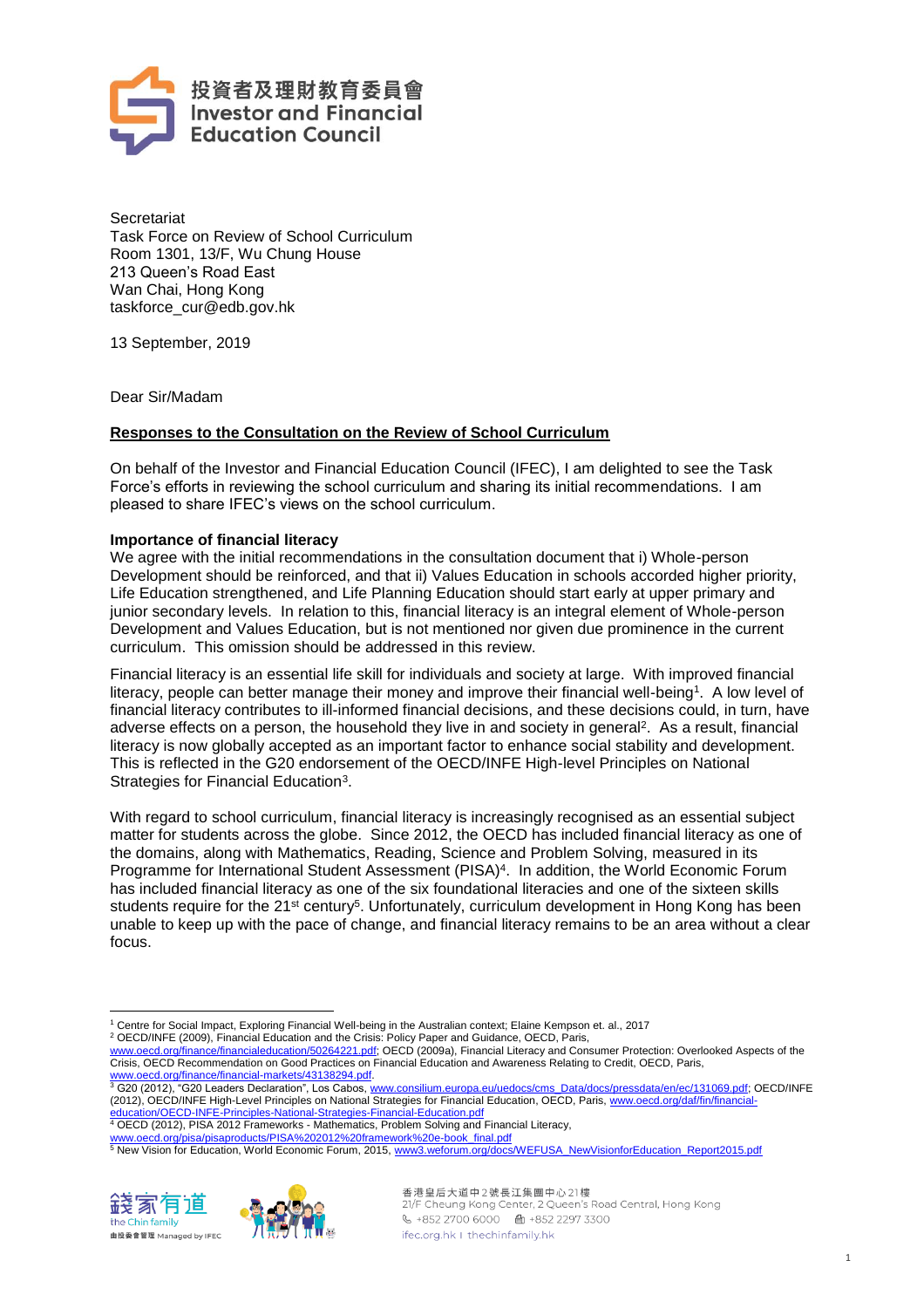

## **Benefits of starting financial education early in school**

Financial education is a process intended to increase the financial literacy level of people. Empirical evidence shows that young people who have had good-quality financial education are more likely to plan ahead, save and engage in other responsible financial behaviours<sup>6</sup>. Higher levels of financial literacy are also related to good debt management, with more financially literate individuals opting for less costly debt<sup>7</sup>. These factors can also ultimately help to reduce government assistance aimed at helping those who have made unwise financial decisions, or made no decision at all.

The OECD advises that "*People should be educated about financial matters as early as possible in their lives*" 8 . Two main reasons to support this recommendation are: focusing on children to provide them with key life skills before they start to become active financial consumers; and the relative efficiency of providing financial education early in life rather than attempting remedial actions in adulthood.

People form habits and behaviours from a young age, learning from their parents and others around them. Researchers have shown how important it is to intervene early to help shape beneficial behaviours and attitudes<sup>9</sup>. Cognitive development theory and related research suggests that the elementary school years may be a window of opportunity during which education can influence financial behaviour later in life<sup>10</sup>. Although young children's financial understanding is unsophisticated, scholars suggest that elementary-school-age children can grasp basic economic concepts such as savings, barter, scarcity, and supply and demand<sup>11</sup>.

From research the Consumer Financial Protection Bureau (CFPB) created the financial capability developmental model<sup>12</sup> which is an age-appropriate framework. The model identifies three key building blocks – executive function, financial habits and norms, and financial knowledge and decision-making skills. It then lays out when these three building blocks of financial capability typically manifest, as well as how they commonly progress during three developmental stages – early childhood, middle childhood, and from the teen years into young adulthood. It is important to view the building blocks of financial capability as ideal windows of opportunity to learn key skills at different stages of their childhood. From this, it is clear that starting financial education early has important benefits for young people.

The Task Force's initial recommendation that Life Planning Education should start early at upper primary and junior secondary levels is in line with our view that when people plan for their future, they should understand and take into account the financial considerations, such as income, savings and expenses, in order to achieve and sustain their life goals.

### **Giving prominence to financial literacy in school curriculum**

OCED/INFE recommends that "*financial education should ideally be a core part of the school curriculum. It can be, but need not be, taught as a 'stand-alone' subject; integration into other subjects like mathematics, economics, social science or citizenship can also be effective. Financial education can give a range of 'real life' contexts across a range of subjects.*" <sup>13</sup> For this reason, the OECD/INFE

<sup>7</sup> Gerardi et al., 2010; Lusardi and Tufano, 2009a, 2009b; Moore et al., 2003

 $\overline{a}$ <sup>6</sup> Bernheim et al., 2001; Cole et al., 2011; Lusardi, 2009; Atkinson et al. 2015; Bruhn et al. 2013; Miller et al. 2014

<sup>&</sup>lt;sup>8</sup> OECD (2005a), Recommendation on Principles and Good Practices for Financial Education and Awareness, OECD Publishing, Paris, <u>[www.oecd.org/finance/financial-education/35108560.pdf](http://www.oecd.org/finance/financial-education/35108560.pdf)</u><br><sup>9</sup> Whitebread and Bingham (2013), Habit Formation and Learning in Young Children, The Money Advice Service, London,

<sup>&</sup>lt;u>[www.moneyadviceservice.org.uk/en/corporate/habit-formation-and-learning-in-young-children](http://www.moneyadviceservice.org.uk/en/corporate/habit-formation-and-learning-in-young-children)</u><br><sup>10</sup> Collins, J. Michael et al. (2012), "Determining What Works: A Framework for Evaluating Financial Literacy Education in Elemen

Center for Financial Security, <u><http://moneyfitevaluation.files.wordpress.com/2012/06/determining-what-works-2012.pdf></u><br><sup>11</sup> Sherraden et al. (2011), "Financial Capability in Children: Effects of Participation in a School-B Journal of Family and Economic Issues. 32 (3) (2011): 385-399 <sup>12</sup> CFPB (2016), "Building blocks to help youth achieve financial capability.", CFPB,

www.comsumerfinance.gov/documents/923/092016\_cfpb\_BuildingBlocksReportBrief\_web.pdf

<sup>13</sup> OECD/INFE (2012), Financial Education in Schools, [www.oecd.org/daf/fin/financial-education/2012%20Schools%20Guidelines.pdf](http://www.oecd.org/daf/fin/financial-education/2012%20Schools%20Guidelines.pdf)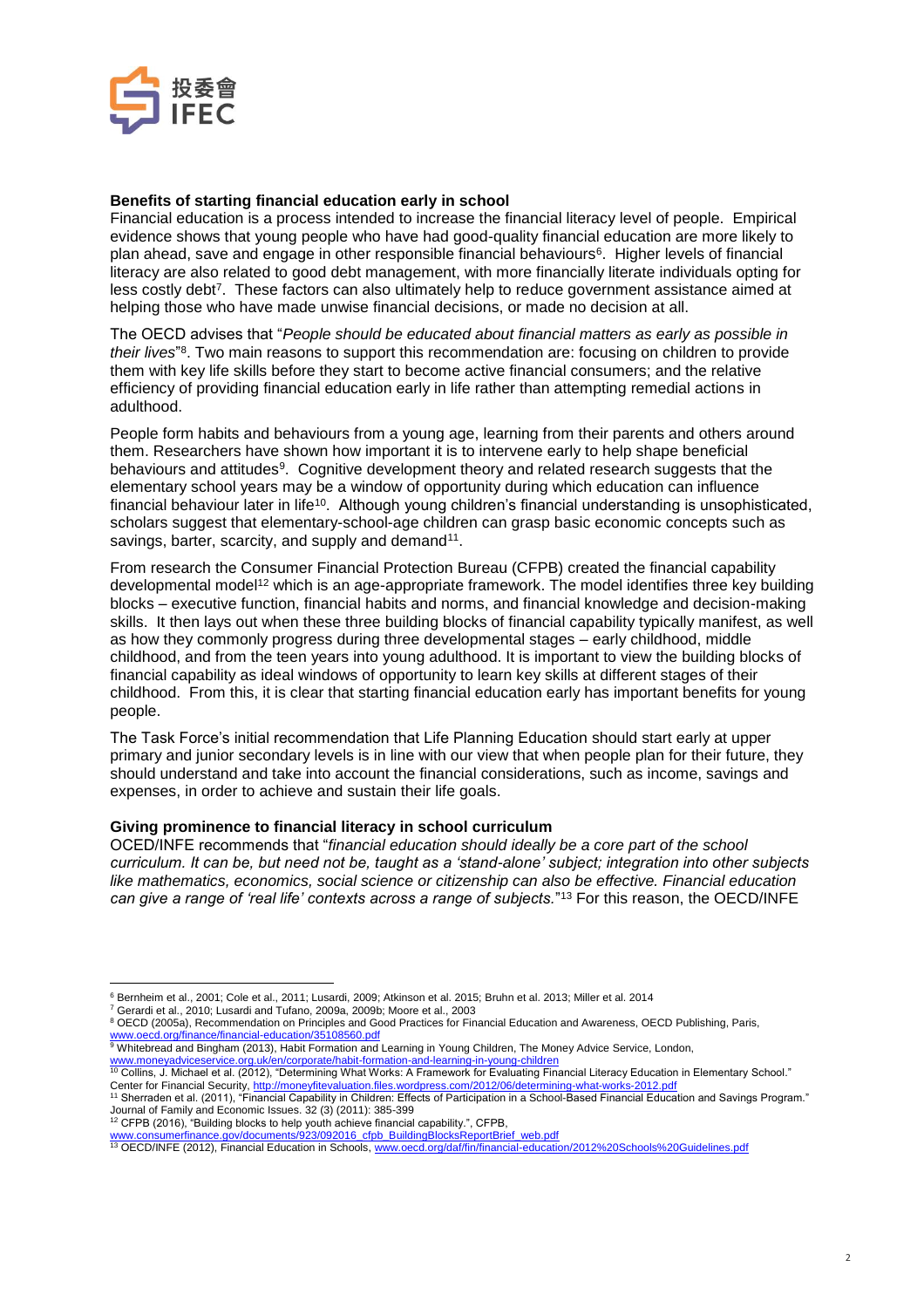

developed the Core Competencies Framework on Financial Literacy for Youth<sup>14</sup> to facilitate the work in financial education for children.

A number of developed economies have given prominence to financial literacy in their school curricula. For example, the Ministry of Education of Ontario, Canada, specifies that students in grades 4-12 learn about financial literacy so they can understand how to make informed financial decisions. There are distinct policy documents on financial literacy for both elementary and secondary school curricula<sup>15</sup>. In addition, financial literacy will be a major component of the mandatory learning in the Grade 10 Career Studies course<sup>16</sup>. In the UK, financial education is identified as an element of two statutory subjects: Mathematics and Citizenship<sup>17</sup>. In addition, Personal Social Health and Economic  $(PSHE)$  Education can also be used for financial education<sup>18</sup>. In the Northern Ireland, it is clearly stated how financial capability is to be infused throughout the whole school curriculum and all areas of learning<sup>19</sup>.

In Hong Kong, according to a research conducted by the IFEC<sup>20</sup>, there are financial literacy elements scattered among different school subjects in the current school curriculum. However, there is no dedicated staff support or central coordination for financial education and the learning needs of students are not addressed holistically. To investigate this further, in 2018 the IFEC and The Chinese University of Hong Kong started jointly implementing The Chin Family Financially Literate Schools programme 才德兼備理財學校計劃 for 20 primary schools. The programme adopts a whole school approach to integrate financial concepts into curriculum teaching and builds virtues (prudence, temperance, honesty, diligence and responsibility) of students to reinforce financial literacy<sup>21</sup>. To date, 92.9%<sup>22</sup> of the teachers agreed that the programme changed their views on "financial education is important to students' personal growth" and  $91.4\%^{23}$  of the teachers who participated in collegial lesson planning and observations agreed that they are more "able to identify topics and activities that are related to financial education when designing subject lessons or non-subject curriculum activities" after a year of support from the programme. Most significantly, the schools that have participated have not reported any negative impact on other parts of the school curriculum and have found time to inculcate financial education. Parents of children in these schools also gained much through this programme.

## **Conclusion**

The Task Force's initial recommendations that Whole-person Development should be reinforced, and that Values Education in schools accorded higher priority are in line with the need for financial education. Financial education provides life-wide learning experiences in relation to managing money and addresses the moral and social aspects of Whole-person Development. However, financial education has been neglected in the existing approach and curriculum document in implementing Values Education, and hence needs to be strengthened.

All-in-all, we agree with the curriculum's emphasis on Whole-person Development and Value Education, fostering students' balanced development of essential attributes. We believe managing a person's finances responsibly is an essential attribute which should also be highlighted in the

 $\overline{a}$ <sup>14</sup> OCED/INFE (2015), Core Competencies Framework on Financial Literacy, [www.oecd.org/daf/fin/financial-education/Core-Competencies-](http://www.oecd.org/daf/fin/financial-education/Core-Competencies-Framework-Youth.pdf)<u>[Framework-Youth.pdf](http://www.oecd.org/daf/fin/financial-education/Core-Competencies-Framework-Youth.pdf)</u><br><sup>15</sup> Ministry of Education, Ontario, Canada (2016), Financial Literacy - Scope and Sequence of Expectations, The Ontario Curriculum, Grades 4-8;

Financial Literacy - Scope and Sequence of Expectations, The Ontario Curriculum, Grades 9-12<br><sup>16</sup> Ministry of Education, Ontario, Canada, The Ontario Curriculum – Career Studies Grade 10, Open (GLC20), <u>http://edu.</u>

<sup>&</sup>lt;u>[gov.on.ca/eng/curriculum/secondary/career-studies-grade10.pdf](http://edu.gov.on.ca/eng/curriculum/secondary/career-studies-grade10.pdf)</u><br><sup>17</sup> Department of Education, UK (2014), National curriculum in England: mathematics programmes of study; Department of Education, UK (2013), National curriculum in England: citizenship programmes of study

<sup>&</sup>lt;sup>18</sup> Department of Education, UK (2019), Personal, Social, Health and Economic (PSHE) Education,

<sup>&</sup>lt;u>[www.gov.uk/government/publications/personal-social-health-and-economic-education-pshe/personal-social-health-and-economic-pshe-education](http://www.gov.uk/government/publications/personal-social-health-and-economic-education-pshe/personal-social-health-and-economic-pshe-education)<br><sup>19</sup> Council for the Curriculum, Examinations & Assessment, Northern Ireland, <u>www.n</u></u> <sup>20</sup> IFEC (2014), Understanding Financial Literacy in Schools, [www.ifec.org.hk/common/pdf/about\\_iec/IEC-Research-Understanding-Financial-](http://www.ifec.org.hk/common/pdf/about_iec/IEC-Research-Understanding-Financial-Literacy-in-Schools-2014.pdf)

<sup>&</sup>lt;u>[Literacy-in-Schools-2014.pdf](http://www.ifec.org.hk/common/pdf/about_iec/IEC-Research-Understanding-Financial-Literacy-in-Schools-2014.pdf)</u><br><sup>21</sup> The Chin Family Financially Literate Schools website, <u>[www.fed.cuhk.edu.hk/fls/](https://www.fed.cuhk.edu.hk/fls/)</u>

<sup>&</sup>lt;sup>22</sup> 196 questionnaires were collected from 222 questionnaires distributed to teachers from the first batch of five participating schools

<sup>&</sup>lt;sup>23</sup> 70 teachers participated in collegial lesson planning/observation while 105 teachers attended workshops only